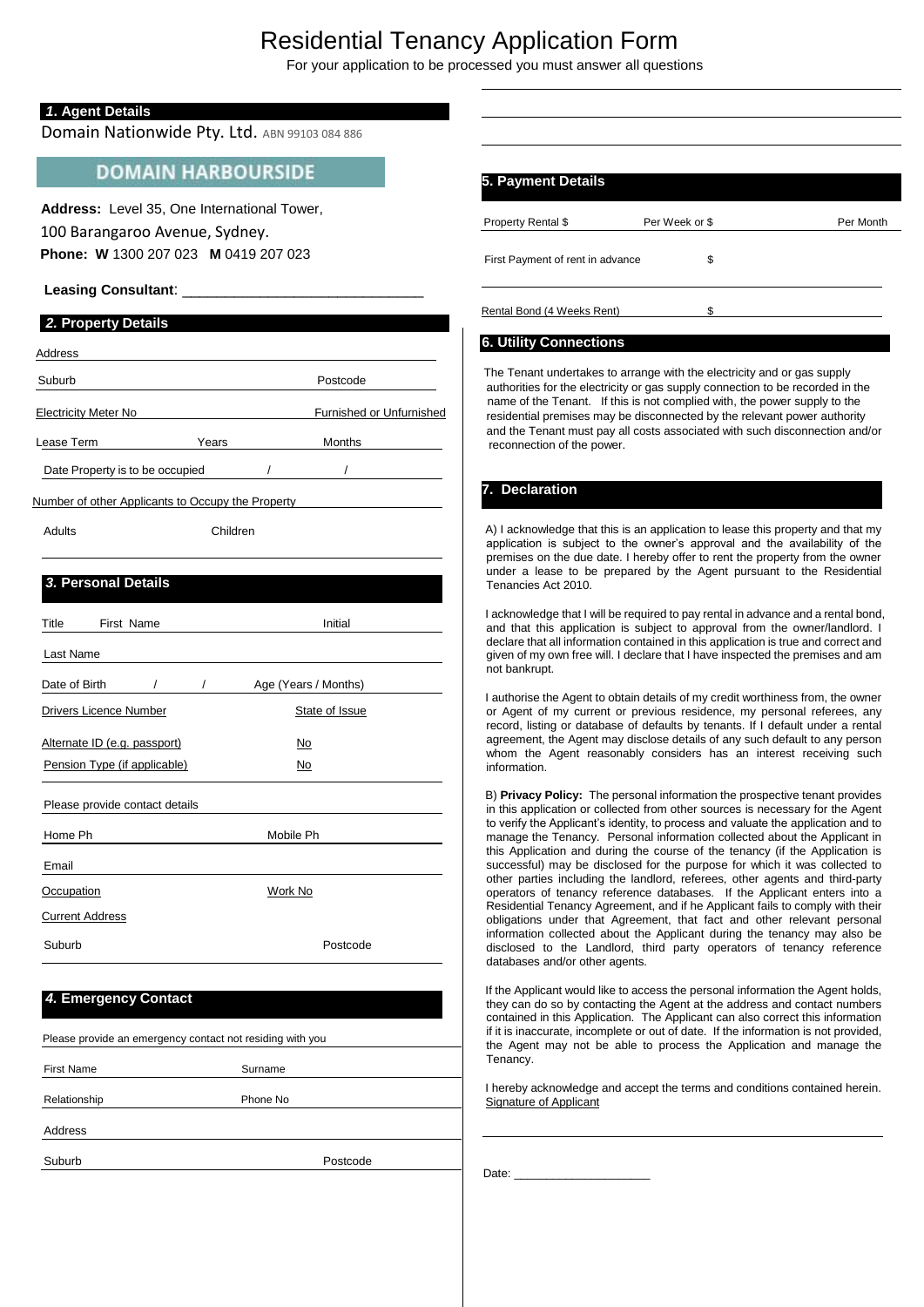| Witness                                                                              | Printed name of Witness:<br>Time:<br>Date:                |
|--------------------------------------------------------------------------------------|-----------------------------------------------------------|
|                                                                                      |                                                           |
| 8. Applicant History                                                                 | <b>Employment Address</b>                                 |
| How long have you lived at your current address?<br>Years<br>Months                  | Suburb<br>Postcode                                        |
| Name of Landlord/Agent (If applicable)                                               | Employer Phone No                                         |
| Phone No                                                                             | <b>Contact Name</b>                                       |
| Rent Paid per month \$                                                               | Length at previous employment<br>Years<br>Months          |
| Reason for leaving                                                                   | Per Week \$<br>Net Income \$<br>Per Month                 |
| Was bond repaid in full?<br>If No, please specify why:<br>Yes<br>  No                | 11. Other information                                     |
|                                                                                      | Car Registration                                          |
| What was your previous residential address?                                          | Do you have pets?<br>If Yes, please specify:<br>Yes<br>No |
|                                                                                      | Do you smoke?<br>Yes<br>No                                |
| Postcode<br>Suburb                                                                   | <b>12. Personal Referees</b>                              |
| How long did you live at your previous address?<br>Years<br><b>Months</b>            | 1. Reference name                                         |
| Name of Landlord/Agent (If applicable)                                               | Occupation                                                |
| Phone No                                                                             | Relationship<br>Phone No                                  |
| Rent Paid per month \$                                                               | Notes                                                     |
| Reason for leaving \$                                                                |                                                           |
| Was bond repaid in full?<br>If No, please specify why:<br>Yes<br>  No                |                                                           |
|                                                                                      |                                                           |
| 9. Employment Details                                                                | 1. Reference name                                         |
| Occupation                                                                           | Occupation                                                |
| <b>Employers Name</b>                                                                | Phone No<br>Relationship                                  |
| <b>Employment Address</b>                                                            | Notes                                                     |
| Suburb<br>Postcode                                                                   |                                                           |
| Employer Phone No                                                                    |                                                           |
| <b>Contact Name</b>                                                                  | 13. Office Use Only                                       |
|                                                                                      | Lease Start Date<br>$\prime$                              |
| Length at current employment<br>Years<br>Months                                      | Car Space/Garage                                          |
| Per Week \$<br>Per Month<br>Net Income \$                                            | Landlord's Name                                           |
| 10. Previous Employment Details                                                      | Lease to be signed on                                     |
| Occupation                                                                           | Date<br>Signed:<br>$\prime$                               |
| <b>Employers Name</b><br>14. How did you find out about this property? (Please Tick) |                                                           |
| RENT LIST <sup>[]</sup><br>INTERNET $\square$<br>OFFICE<br>FOR LEASE BOARD $\Box$    | OTHER                                                     |
|                                                                                      |                                                           |

**The application will not be processed until 100 points of ID has been achieved by the applicant**